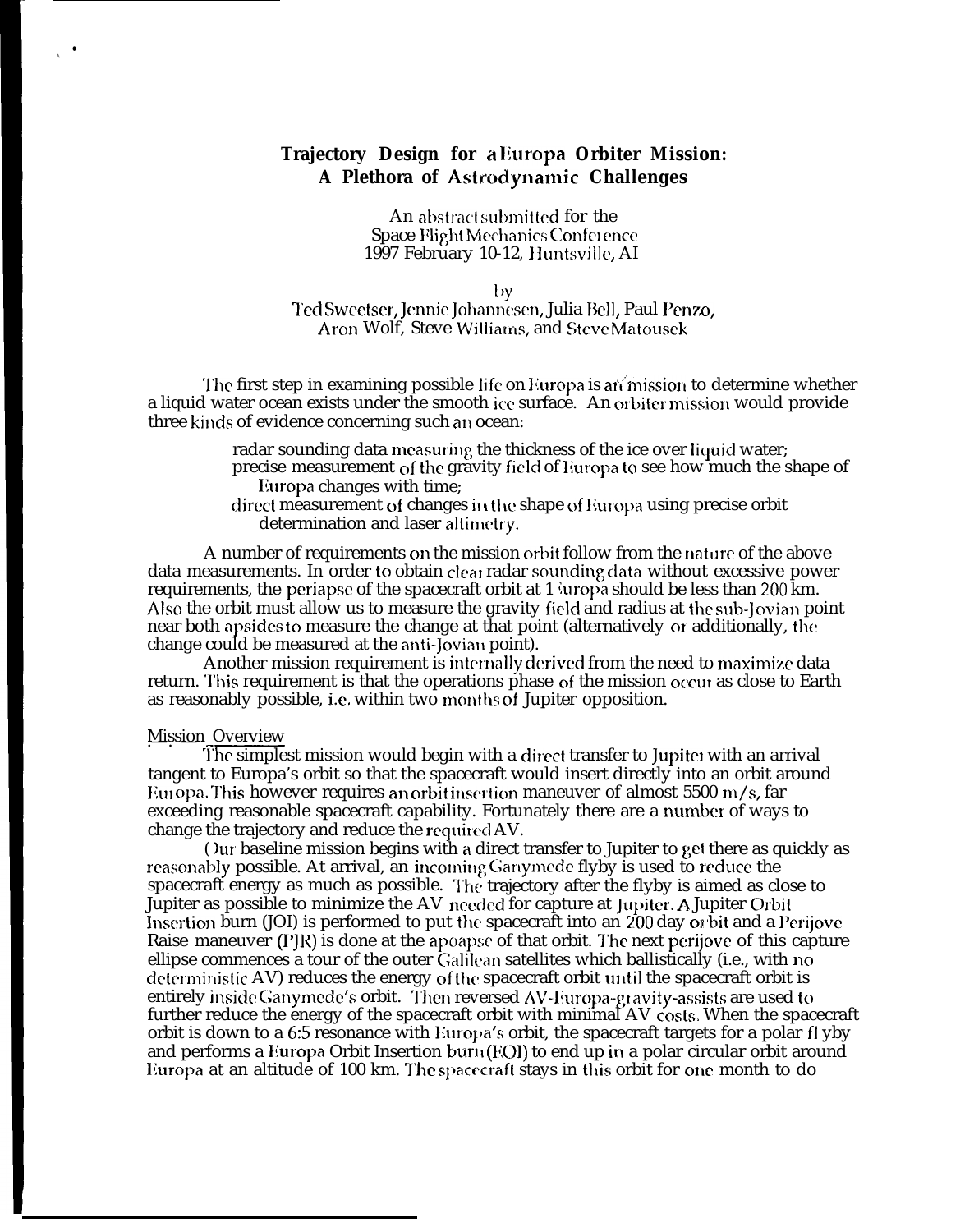radar sounding, gravity field determination, and laser altimeti y and then the mission ends.

This baseline trajectory naturally falls into several phases: Earth/Jupiter transfer, J upitcr capt m-e, tour, Ilumpa orbit insertion, ancl liuropa operations. '1'hese phases arc described separately in more detail below along with options to the baseline for selected phases.

### Earth/Jupiter Transfer I'base

Type 1 direct transfers take about two and one-half yews from Earth to Jupiter and by the geometry of the transfer an opposition occurs 3.6 years after launch, allowing one year for the tour before operations begins. IJirect transfers were examined for the years 1999 through 2006 (opportunities occur every 13 months) where the launch period was 15 days and the arrival was restricted to occur no later than one year before the opposition 3.6 years af tcr launch. In every year after the first the perfol mancc requirements are minimi zcd for launch and post-launch AV if a broken-plane maneuver is performed on the way to Jupiter. The results are summarized in the following table, where the value in each column is the extreme over the launch period:

## **Direct Earth/Jupiter Transfer Characteristics**

| Launch                   | C <sub>3</sub> | DLA       | ΛV           | V-infinity | DAP       |
|--------------------------|----------------|-----------|--------------|------------|-----------|
| open                     | (km2/s2)       | (degrees) |              |            | (degrees) |
| Jul 1                    | 81.76          | 8.1       | $\mathbf{0}$ | 5.651      | $-5.2$    |
| Aug $2$                  | 83.00          | 24.1      | 240          | 5.739      | $-6.6$    |
| Sep 4                    | 83.72          | 31.1      | 411          | 5.519      | $-4.5$    |
| Oct 4                    | 82.53          | 30.1      | 450          | 5.607      | 1.9       |
| Now 4                    | 81.32          | 24.0      | 360          | 5.719      | 4.0       |
| I $\operatorname{Dec} 4$ |                | 13.1      | 170          | 5.802      | 5.3       |
| Jan 5                    | 77.74          | $-13.6$   | 44           | 6.099      | 6.6       |
|                          |                | 79.83     |              | (m/s)      | (km/s)    |

in order to compare these transfers, delivered wet mass in Jupiter orbit serves as a performance index which reflects the different launch energies and post-launch AVS required. In order to calculate this wc allocate an additional 100 m/s for trajectory correction maneuvers *enroute* to Jupiter and assume an Isp of 325 s with an addition equal to 10'% of propellant mass needed for increases in the propulsion subsystem dry mass (so the delivered wet mass is without the additional tankage, etc., needed for additional AV through Jupiter Orbit lnserlion (JOI) even though this additional mass is actually delivered as well). '1'he results are given in the figure for two intermediate expendable launch vehicles.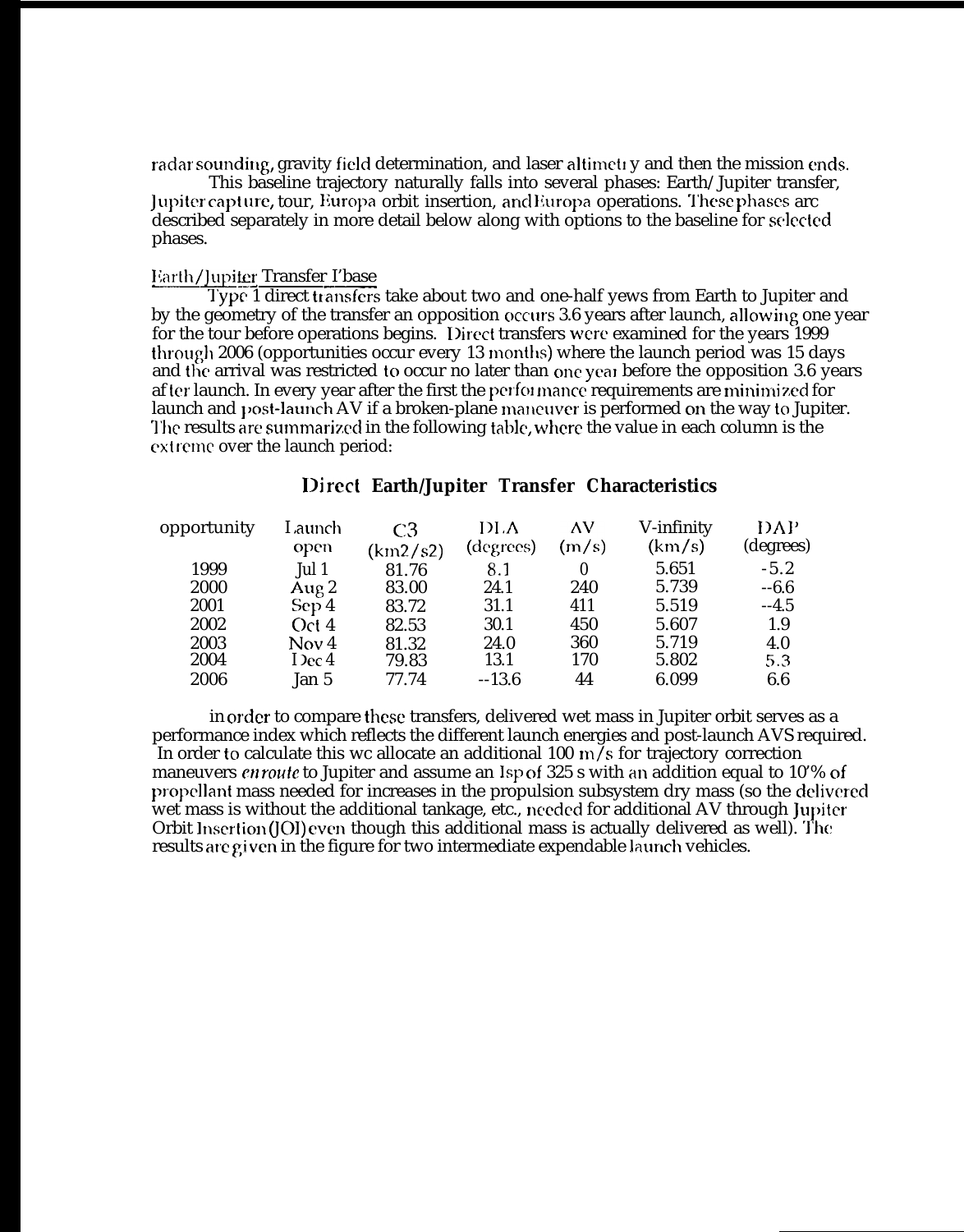

As an alternative to direct transfers, gravity assist trajectories can be used to increase the mass delivered to Jupiter. For example, an Earth gravity assist is a viable method for improving delivery mass capability. This type of transfer takes four and one-half years (because of the two year Earth-return loop added at the beginning of the transfer), so total mission time is significantly longer than for direct transfers, but the delivered wet mass into Jupiter orbit increases to well over 1000 kg for the above launch vehicles. Another example of a gravity assist trajectory could be a multiple Venus gravity assist trajectory taking five or six years. A very different alternative would be to use large solar arrays to power a solar electric propulsion module which would be jet tisoned before J().

#### Jupiter Capture Phase

Given the objective of being captured with a perijove at Ganymede's orbit, the optimal two-body maneuver sequence is to go as deep into Jupiter's gravity well as possible. capture into the largest possible ellipse, and raise per ijove at apojove of the capture ellipse. in the presence of solar perturbations, however, Galileo mission design experience was that the total AV required tended to level off between 150 and 250 days. We have selected an initial capture ellipse period of 200 days to balance between the need to minimize AV and complete the tour by Jupiter opposition; this ellipse period leaves us close to the minimum AV.

Conic analyses gave AV requirements for JOI burns done without flybys, with a Ganymede flyby, and with an lo flyby, all for JOI done at 1.02 RJ (Jupiter radii) and with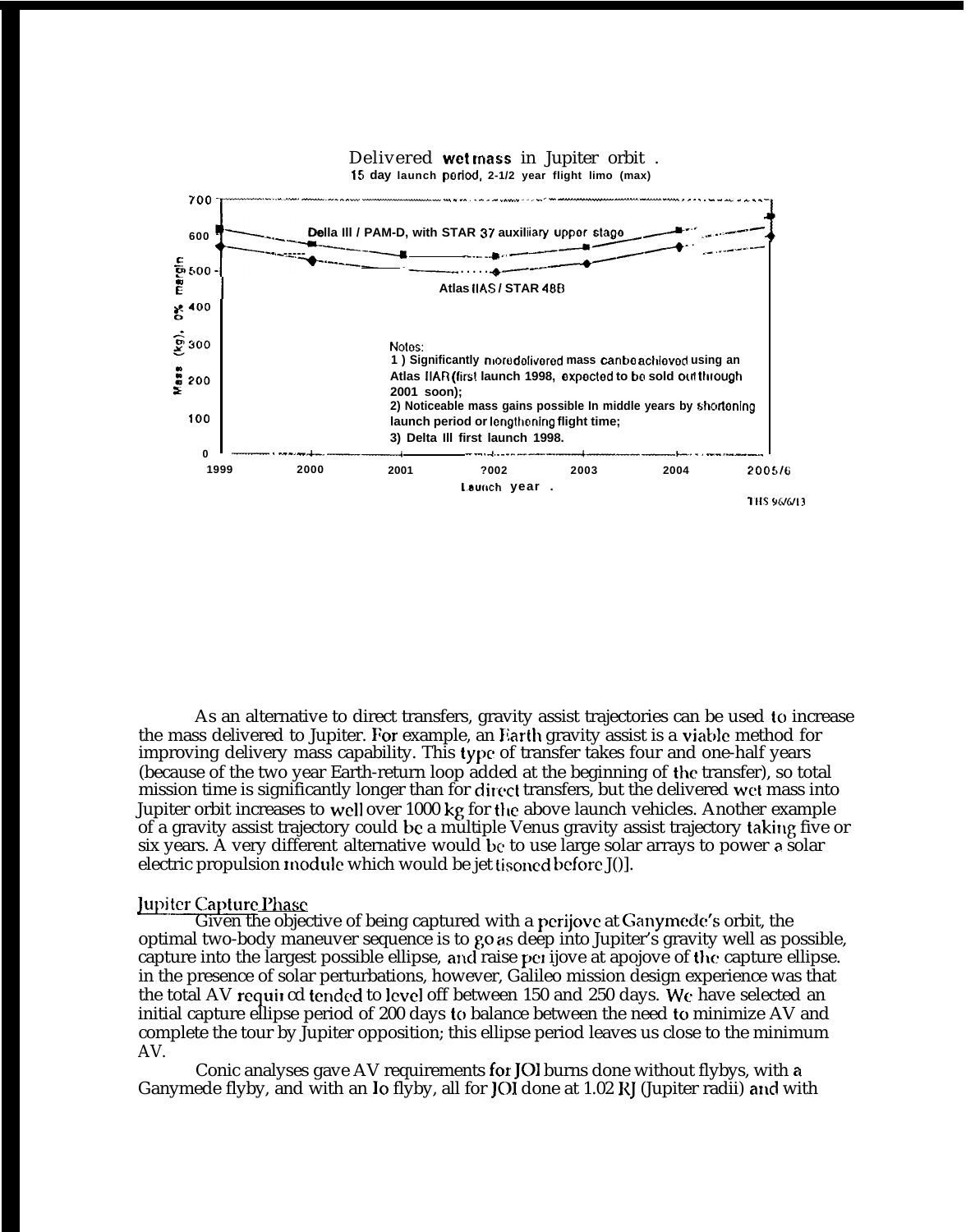sat ellite flyby all it udes of 500 km. The two satellite flybys came out with the same AV, Ganymede being a couple of meters per second better, and they were about 75 m/s better than no flyby. The total for J $[0]$  and PJR then is about 750 m/s plus small gravity losses at 101.

In the real world two additional considerations will cause the actual Capture Phase AV to be higher: the incoming arrival is some degrees out of the plane of the Galilean satellite orbits and the solar perturbations during the initial capture ellipse will increase the I'JK maneuver needed (by perhaps more than 50 m/s). The inclination of the incoming trajectory can probably be removed by the first flybys, before JOI and at the beginning of the tour.

# <u>Tour Phase</u>

,

We continue to search for satellite tours which satisfy our mission constraints. One tour has been found which required no maneuvers to reduce the spacecraft orbit below Ganymede's orbit using 13 flybys of Ganymede, Callisto, and Europa, thus saving about 600  $m/s$  over a series of AV-Europa gravity assist orbits (and kilometers/second over a direct rendezvous). Unfortunately it takes about two months longer than available before opposition. We believe that it should be possible to reduce the tour duration by another month to meet the operations constraint.

Galileo mission design experience is that each flyby requires about  $10 \text{ m/s}$  for trajectory correction and navigation. Additionally, a  $\Delta V$ -Europa gravity assist tour done with conic orbits for a previous study showed that about 300 m/s is needed to complete the tour when the spacecraft orbit is inside Ganymede's orbit, where completion is defined as achievement of a 6:5 resonance with Europa's orbit.

# Luropa Orbit insert ion Phase

From a jovicentric spacecraft orbit in 6:5 resonance with Europa's orbit, the spacecraft v-infinity coming in tangent to Europa's orbit is about  $77(I m/s$ . With this hyperbolic incoming velocity, capture into a circular orbit at 100 km altitude requires 720 m/s plus some gravity loss.

The tremendous third-bed y effects of Jupiter can be significant in the Europa orbit insertion. We have found that it is possible to start from an altitude of 100 km in an ellipse around Europa with 0.9 eccentricity and with no maneuver escape into a jovicentric orbit in 6:5 resonance with Europa's orbit. Thus if we were extremely fortunate in our geometry at the end of the Tour 1'base we could save as much as 200 m/s in the orbit insertion due to Jupiter effects.

# <u>Europa Operat ions Phase</u>

The operational orbit at Europa has been chosen to be circular at 100 km altitude, both to maximize science return and because it is necessary for the orbit to be stable. It is polar to maximize mapping coverage for the radar. For navigation purposes we need this orbit to be at least 20 degrees from being either edge on or face on to Earth. We also need it to be aligned within 30 degrees of the line of apsides of Europa's orbit. Since we have a four month period around opposition for our one month of operations to occur in and the line of apsides precesses by about 18 degrees per n tonth, it should be possible to meet all these constraints in any launch year.

'1 he spacecraft will experience eclipses and occul tat ions each or bit ranging from very short (if it is nearly 20 degrees from face on) to about 46 minutes (at 20 degrees from edge cm). The orbit period itself is about 126 minutes. Also there will be an eclipse/occultation by Jupiter lasting 3 hours on every Europa orbit, i.e., every 3.55 clays. It is possible that these eclipses could string together to make a maximum total eclipse of about 5 hours unless the operations orbit is synchronized wi th Europa's orbit,